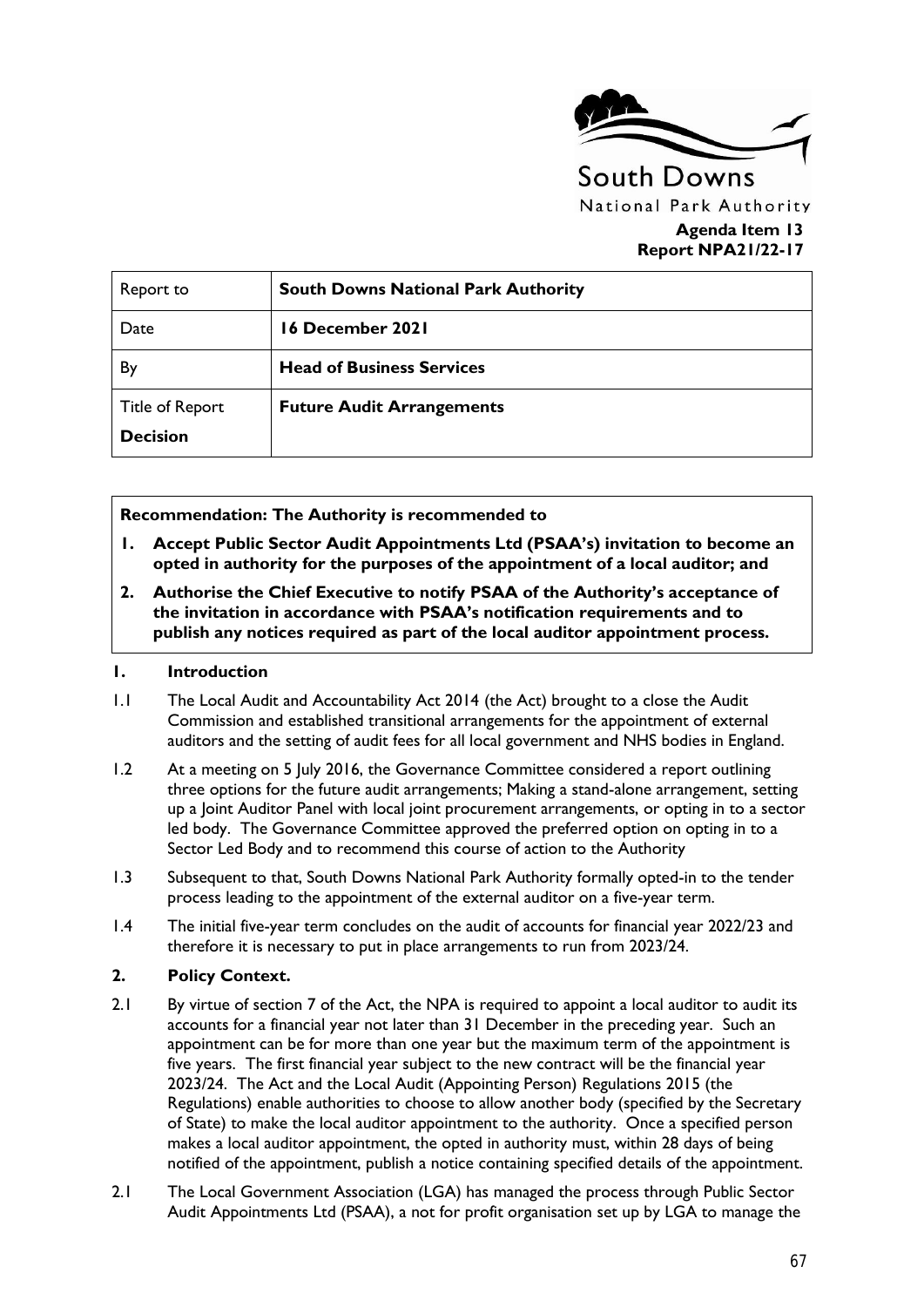transition. PSAA manage the current audit contracts in England for NHS and Local Government.

2.2 The three options and the advantages and disadvantages of each were discussed at the time of taking the initial decision five years ago and this is included in the detail of the report to Governance Committee, which is listed as a background document to this report. The advantages and disadvantages of the recommended option are remain as follows;

#### Advantages/benefits

- 2.3 The costs of setting up the appointment arrangements and negotiating fees would be shared across all opt-in authorities
- 2.4 By offering large contract values, the firms would be able to offer better rates and lower fees than are likely to result from local negotiation. SDNPA have contacted PSAA directly and have received assurances that the scale fees will take into account organisations with a turnover of c£10m.
- 2.5 Any conflicts at individual authorities would be managed by the sector led body who would have a number of contracted firms to call upon. PSAA will monitor contract delivery and ensure compliance with contractual, audit quality and independence requirements
- 2.6 There will be no need for the NPA to establish alternative appointment processes locally, including the need to set up and manage an 'auditor panel' (although the Authority may still have an auditor panel with a restricted remit if it wishes).

#### Disadvantages/Risks

- 2.7 Individual elected members will have less opportunity for direct involvement in the appointment process other than through LGA and/or stakeholder representative groups.
- 2.8 In order for the sector led body to be visible and to be placed in the strongest possible negotiating position the sector led body will need Councils and other Authorities to indicate their intention to opt-in before final contract prices are known.

### **3. Invitation to become an Opted In Authority**

3.1 The invitation to opt into the national scheme for auditor appointments was received from PSAA Ltd on the 22 September ( set out at appendix1) This is an invitation to continue with the current arrangements for the auditor appointments. The other two options are; to make a stand-alone appointment, which would involve SDNPA in establishing an independent auditor panel to evaluate bids and to run a separate procurement, or; to set up a Joint Auditor Panel/local joint procurement arrangements. Either of those two options would result in a commitment of additional resources and expense, and is unlikely given the economies of scale available to the national body, to result in best value.

#### **4. Next steps**

- 4.1 In order to opt to join the National Scheme, SDNPA need to accept the invitation to join by 11 March 2022. Due to an oversight, it is not possible to seek the views of the Policy and Resources Committee prior to making this recommendation to the NPA. However, failure to do so does not prevent the Authority taking a decision, as any function delegated to a committee can be exercised by the Authority.
- 4.2 This will allow SDNPA to be included in the tender process, which will be undertaken during the remainder of 2022, culminating in appointments of auditors before 31 December 2022.

#### **5. Other Implications**

| <b>Implication</b>                                                            | Yes*/No |
|-------------------------------------------------------------------------------|---------|
| Will further decisions be<br>required by another<br>committee/full authority? | No      |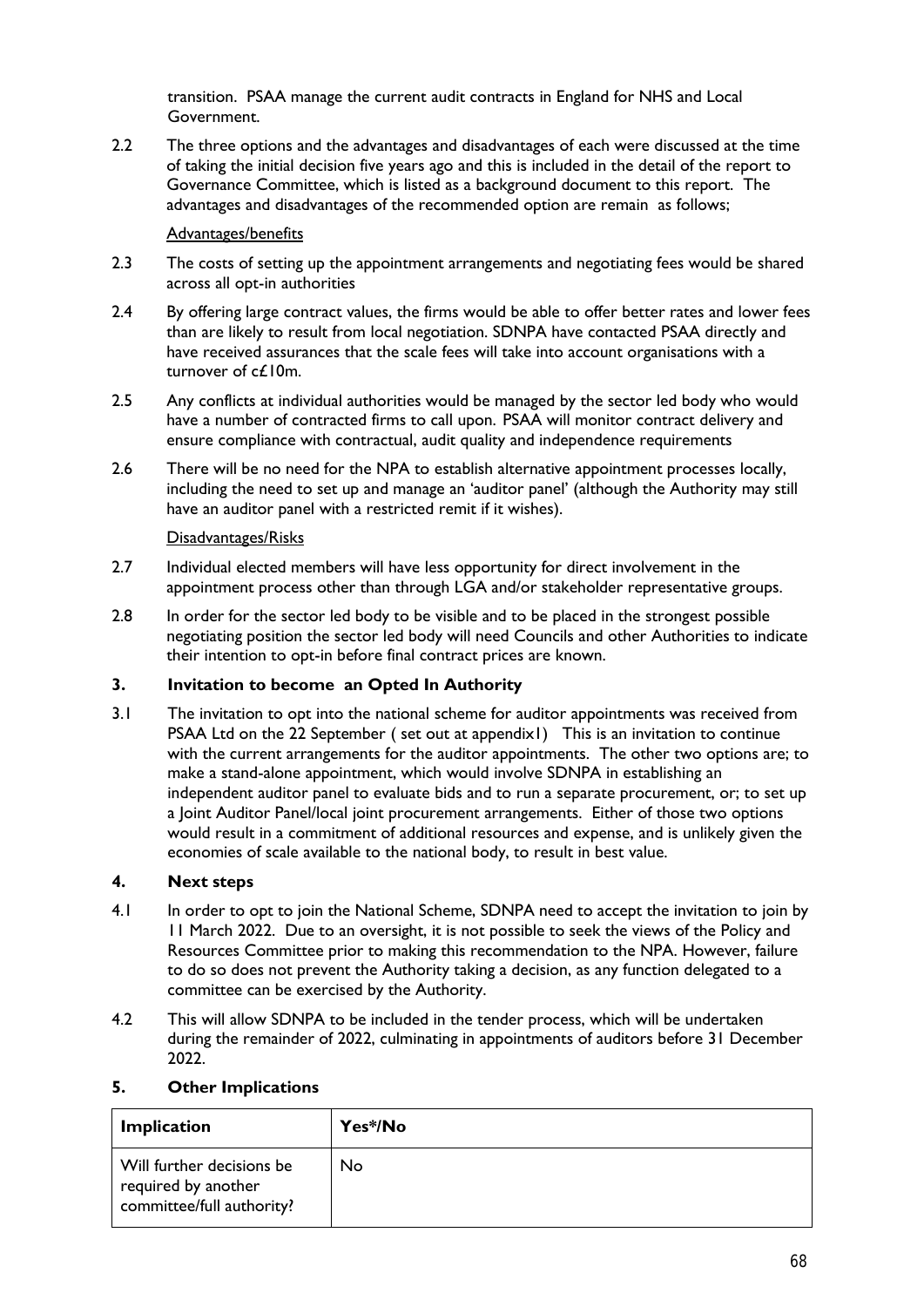| Does the proposal raise any<br>Resource implications?                                                                                   | The resource implications of the preferred option are not likely to<br>be significant                                                                                                                                                                                                   |
|-----------------------------------------------------------------------------------------------------------------------------------------|-----------------------------------------------------------------------------------------------------------------------------------------------------------------------------------------------------------------------------------------------------------------------------------------|
| How does the proposal<br>represent Value for Money?                                                                                     | The current national framework delivers excellent value for<br>money to the Authority                                                                                                                                                                                                   |
| Are there any Social Value<br>implications arising from the<br>proposal?                                                                | The organisation procuring the framework would be responsible<br>for ensuring the process is compliant with the Social Value Act. In<br>reality, the provision of external audit to public authorities is so<br>tightly regulated that the scope for this is likely to be very limited. |
| Have you taken regard of<br>the South Downs National<br>Park Authority's equality<br>duty as contained within the<br>Equality Act 2010? | PSAA will be managing the local auditor procurement process,<br>which will involve consideration of equality implications. Officers<br>will seek confirmation from PSAA that due regard shall be taken<br>of the Authority's equality duty.                                             |
| Are there any Human Rights<br>implications arising from the<br>proposal?                                                                | There are no human rights implications in this paper                                                                                                                                                                                                                                    |
| Are there any Crime &<br>Disorder implications arising<br>from the proposal?                                                            | An effective external audit process mitigates against the risk of<br>certain types of criminal activity.                                                                                                                                                                                |
| Are there any Health &<br>Safety implications arising<br>from the proposal?                                                             | <b>No</b>                                                                                                                                                                                                                                                                               |
| Are there any Data<br>Protection implications?                                                                                          | None                                                                                                                                                                                                                                                                                    |
| Are there any Sustainability<br>implications based on the 5<br>principles set out in the<br><b>SDNPA Sustainability</b><br>Strategy:    | None                                                                                                                                                                                                                                                                                    |

## **6. Risks Associated with the Proposed Decision**

6.1 The current proposal does not carry any significant risk to the Authority

#### **ALAN BROUGH**

#### **Head of Business Services South Downs National Park Authority**

| Contact Officer:           | Alan Brough                                                            |
|----------------------------|------------------------------------------------------------------------|
| Tel:                       | 01730 819202                                                           |
| email:                     | Alan.brough@southdowns.gov.uk                                          |
| Appendices:                | Appendix I - PSAA Itd invitation letter                                |
| <b>SDNPA Consultees</b>    | Chief Executive; Director of Countryside Policy and Management;        |
|                            | Director of Planning; Chief Finance Officer; Monitoring Officer; Legal |
|                            | <b>Services</b>                                                        |
| <b>External Consultees</b> | <b>None</b>                                                            |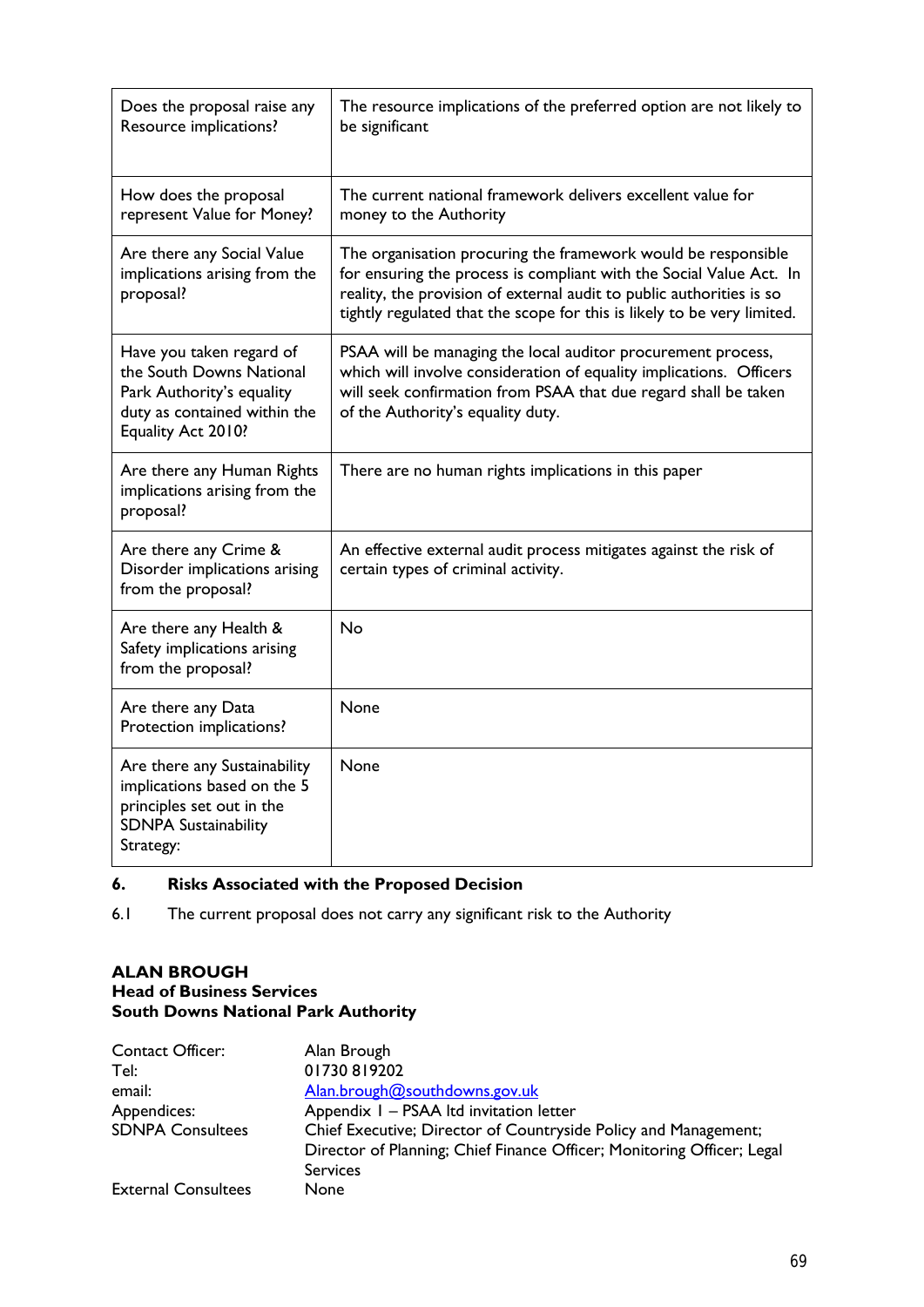Background Documents Authority Report titled 'Future Audit Arrangements' dated 31 January 2017 [https://www.southdowns.gov.uk/wp](https://www.southdowns.gov.uk/wp-content/uploads/2017/01/NPA_2017January31_Agenda-Item-12.pdf)[content/uploads/2017/01/NPA\\_2017January31\\_Agenda-Item-12.pdf](https://www.southdowns.gov.uk/wp-content/uploads/2017/01/NPA_2017January31_Agenda-Item-12.pdf) Governance Committee Report titled 'Future Audit Arrangements' dated 5 July 2016 [https://www.southdowns.gov.uk/wp](https://www.southdowns.gov.uk/wp-content/uploads/2016/06/GOV_July-5-2016_Agenda-Item-10.pdf)[content/uploads/2016/06/GOV\\_July-5-2016\\_Agenda-Item-10.pdf](https://www.southdowns.gov.uk/wp-content/uploads/2016/06/GOV_July-5-2016_Agenda-Item-10.pdf)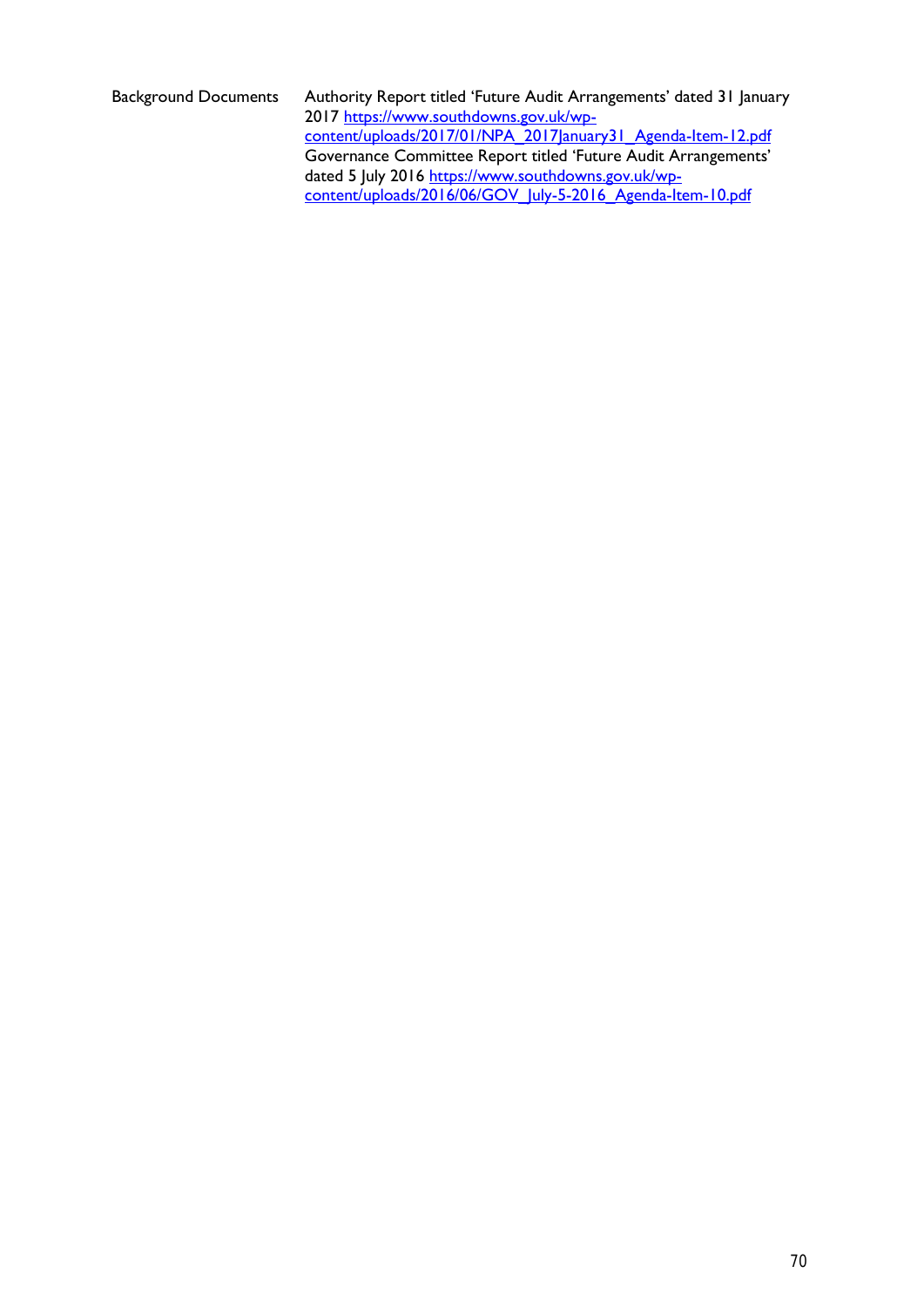

### 22 September 2021

To: Mr Beattie, Chief Executive South Downs National Park Authority

Copied to: Mr Manvell, S151 Officer Councillor Wood, Chair of Audit Committee or equivilent

Dear Mr Beattie,

## **Invitation to opt into the national scheme for auditor appointments from April 2023**

I want to ensure that you are aware the external auditor for the audit of your accounts for 2023/24 has to be appointed before the end of December 2022. That may seem a long way away but, as your organisation has a choice about how to make that appointment, your decision-making process needs to begin soon.

We are pleased that the Secretary of State has confirmed PSAA in the role of the appointing person for eligible principal bodies for the period commencing April 2023. Joining PSAA's national scheme for auditor appointments is one of the choices available to your organisation.

In June 2021 we issued a draft prospectus and invited your views and comments on our early thinking on the development of the national scheme for the next period. Feedback from the sector has been extremely helpful and has enabled us to refine our proposals which are now set out in the scheme [prospectus](https://www.psaa.co.uk/about-us/appointing-person-information/appointing-period-2023-24-2027-28/prospectus-2023-and-beyond/) and our [procurement](https://www.psaa.co.uk/about-us/appointing-person-information/appointing-period-2023-24-2027-28/procurement-strategy/) strategy. Both documents can be downloaded from our website which also contains a range of useful information that you may find helpful.

The national scheme timetable for appointing auditors from 2023/24 means we now need to issue a formal invitation to you to opt into these arrangements. In order to meet the requirements of the relevant regulations, we also attach a form of acceptance of our invitation which you must use if your organisation decides to join the national scheme. We have specified the five consecutive financial years beginning 1 April 2023 as the compulsory appointing period for the purposes of the regulations which govern the national scheme.

Given the very challenging local audit market, we believe that eligible bodies will be best served by opting to join the scheme and have attached a short summary of why we believe that is the best solution both for individual bodies and the sector as a whole.

I would like to highlight three matters to you:

1. if you opt to join the national scheme, we need to receive your formal acceptance of this invitation by Friday 11 March 2022;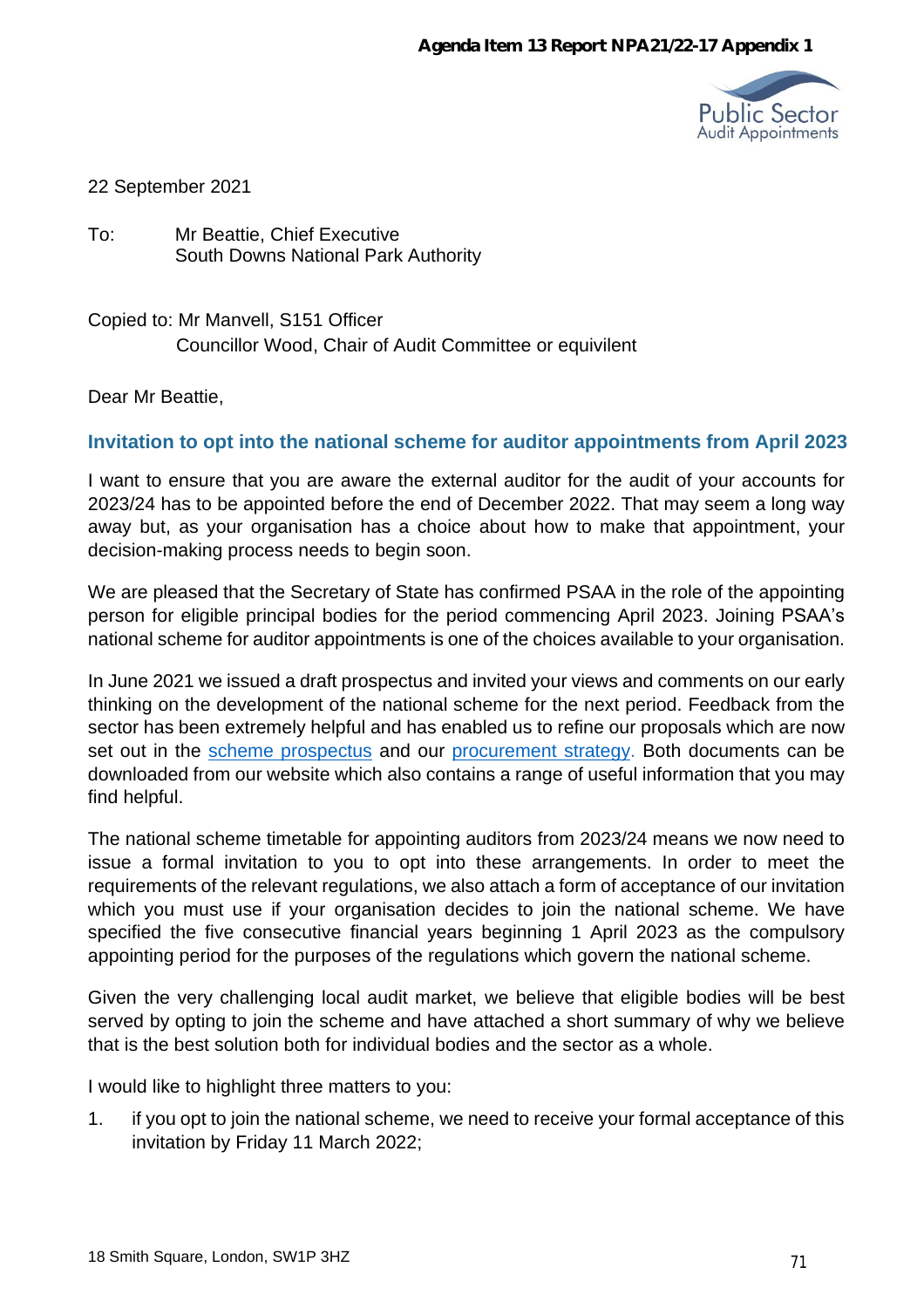- 2. the relevant regulations require that, except for a body that is a corporation sole (e.g. a police and crime commissioner), the decision to accept our invitation and to opt in must be made by the members of the authority meeting as a whole e.g. Full Council or equivalent. We appreciate this will need to be built into your decision-making timetable. We have deliberately set a generous timescale for bodies to make opt in decisions (24 weeks compared to the statutory minimum of 8 weeks) to ensure that all eligible bodies have sufficient time to comply with this requirement; and
- 3. if you decide not to accept the invitation to opt in by the closing date, you may subsequently make a request to opt in, but only after 1 April 2023. We are required to consider such requests and agree to them unless there are reasonable grounds for their refusal. PSAA must consider a request as the appointing person in accordance with the Regulations. The Regulations allow us to recover our reasonable costs for making arrangements to appoint a local auditor in these circumstances, for example if we need to embark on a further procurement or enter into further discussions with our contracted firms.

If you have any other questions not covered by our information, do not hesitate to contact us by email at [ap2@psaa.co.uk.](mailto:ap2@psaa.co.uk) We also publish answers to [frequently](https://www.psaa.co.uk/contact-us/frequently-asked-questions/) asked questions on our [website.](http://www.psaa.co.uk/supporting-the-transition/appointing-person/)

If you would like to discuss a particular issue with us, please send an email also to [ap2@psaa.co.uk,](mailto:ap2@psaa.co.uk) and we will respond to you.

Yours sincerely

Tony Crawley Chief Executive

Encl: Summary of the national scheme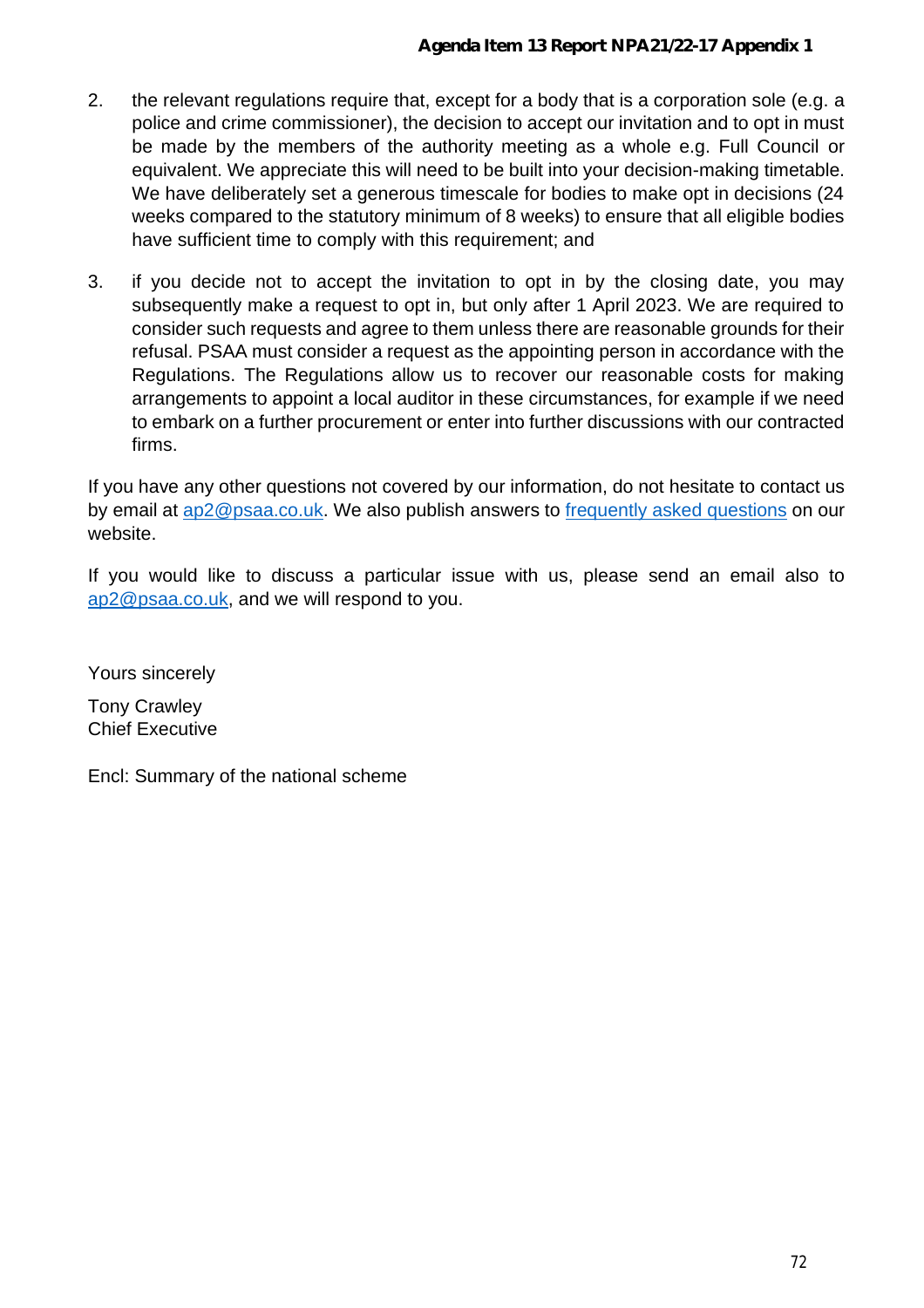# **Why accepting the national scheme opt-in invitation is the best solution**

# **Public Sector Audit Appointments Limited (PSAA)**

We are a not-for-profit, independent company limited by guarantee incorporated by the Local Government Association in August 2014.

We have the support of the LGA, which in 2014 worked to secure the option for principal local government and police bodies to appoint auditors through a dedicated sector-led national body.

We have the support of Government; MHCLG's Spring statement confirmed our appointment because of our "strong technical expertise and the proactive work they have done to help to identify improvements that can be made to the process".

We are an active member of the new Local Audit Liaison Committee, chaired by MHCLG and attended by key local audit stakeholders, enabling us to feed in body and audit perspectives to decisions about changes to the local audit framework, and the need to address timeliness through actions across the system.

We conduct research to raise awareness of local audit issues, and work with MHCLG and other stakeholders to enable changes arising from Sir Tony Redmond's review, such as more flexible fee setting and a timelier basis to set scale fees.

We have established an advisory panel, which meets three times per year. Its membership is drawn from relevant representative groups of local government and police bodies, to act as a sounding board for our scheme and to enable us to hear your views on the design and operation of the scheme.

# **The national scheme for appointing local auditors**

In July 2016, the Secretary of State specified PSAA as an appointing person for principal local government and police bodies for audits from 2018/19, under the provisions of the Local Audit and Accountability Act 2014 and the Local Audit (Appointing Person) Regulations 2015. Acting in accordance with this role PSAA is responsible for appointing an auditor and setting scales of fees for relevant principal authorities that have chosen to opt into its national scheme. 98% of eligible bodies made the choice to opt-in for the five-year period commencing in April 2018.

We will appoint an auditor for all opted-in bodies for each of the five financial years beginning from 1 April 2023.

We aim for all opted-in bodies to receive an audit service of the required quality at a realistic market price and to support the drive towards a long term competitive and more sustainable market for local audit. The focus of our quality assessment will include resourcing capacity and capability including sector knowledge, and client relationship management and communication.

### **What the appointing person scheme from 2023 will offer**

We believe that a sector-led, collaborative, national scheme stands out as the best option for all eligible bodies, offering the best value for money and assuring the independence of the auditor appointment.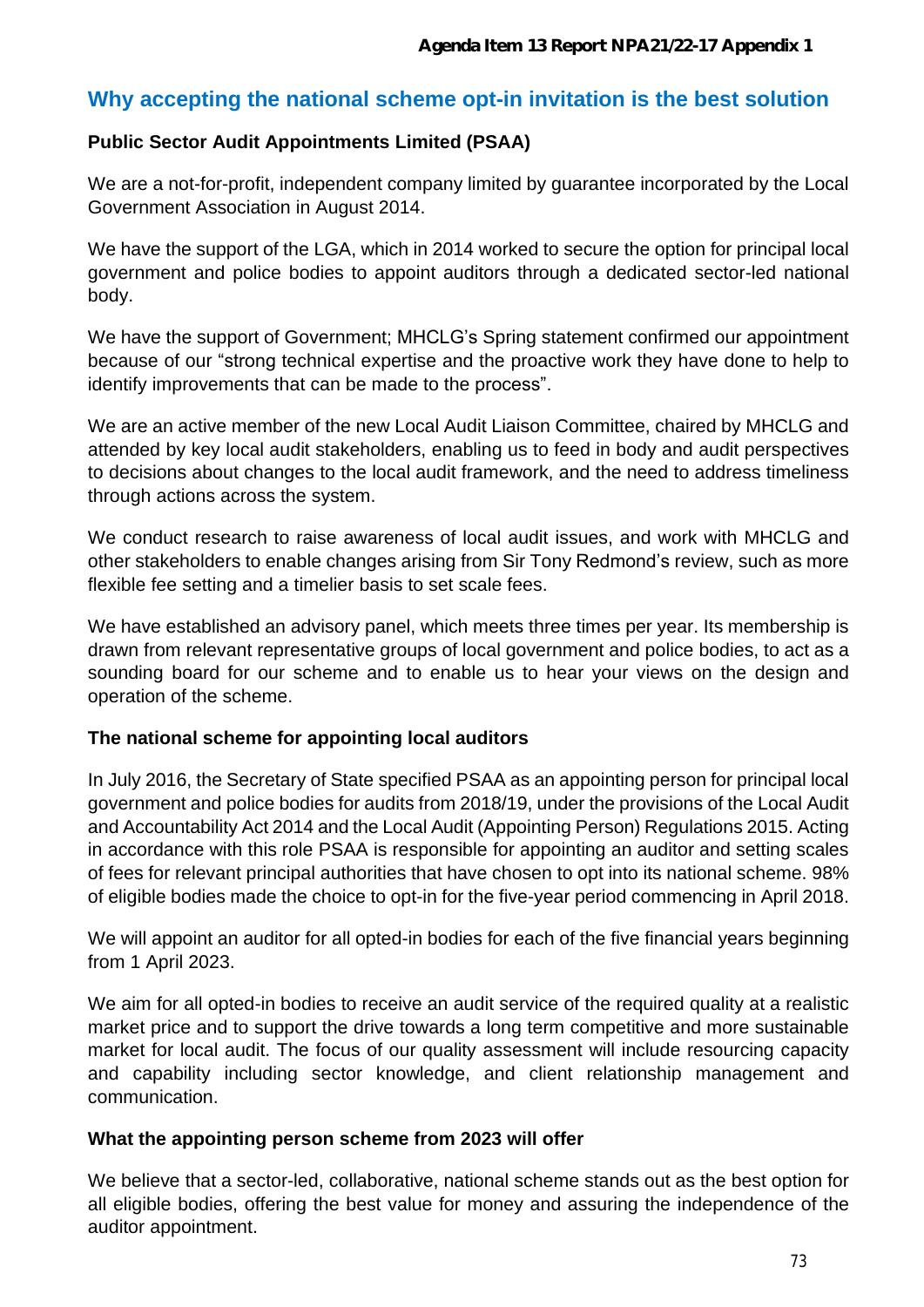The national scheme from 2023 will build on the range of benefits already available for members:

- transparent and independent auditor appointment via a third party;
- the best opportunity to secure the appointment of a qualified, registered auditor;
- appointment, if possible, of the same auditors to bodies involved in significant collaboration/joint working initiatives, if the parties believe that it will enhance efficiency;
- on-going management of any independence issues which may arise;
- access to a specialist PSAA team with significant experience of working within the context of the relevant regulations to appoint auditors, managing contracts with audit firms, and setting and determining audit fees;
- a value for money offer based on minimising PSAA costs and distribution of any surpluses to scheme members - in 2019 we returned a total £3.5million to relevant bodies and more recently we announced a further distribution of £5.6m in August 2021;
- collective efficiency savings for the sector through undertaking one major procurement as opposed to a multiplicity of smaller procurements;
- avoids the necessity for local bodies to establish an auditor panel and undertake an auditor procurement, enabling time and resources to be deployed on other pressing priorities;
- updates from PSAA to Section 151 officers and Audit Committee Chairs on a range of local audit related matters to inform and support effective auditor-audited body relationships; and
- concerted efforts to work with other stakeholders to develop a more sustainable local audit market.

We are committed to keep developing our scheme, taking into account feedback from scheme members, suppliers and other stakeholders, and learning from the collective post-2018 experience. This work is ongoing, and we have taken a number of initiatives to improve the operation of the scheme for the benefit of all parties.

Importantly we have listened to your feedback to our recent consultation, and our response is reflected in the scheme [prospectus.](https://www.psaa.co.uk/about-us/appointing-person-information/appointing-period-2023-24-2027-28/prospectus-2023-and-beyond/)

# **Opting in**

The closing date for opting in is 11 March 2022. We have allowed more than the minimum eight-week notice period required, because the formal approval process for most eligible bodies is a decision made by the members of the authority meeting as a whole [Full Council or equivalent], except police and crime commissioners who are able to make their own decision.

We will confirm receipt of all opt-in notices. A full list of eligible bodies that opt in will be published on our website. Once we have received an opt-in notice, we will write to you to request information on any joint working arrangements relevant to your auditor appointment, and any potential independence matters which may need to be taken into consideration when appointing your auditor.